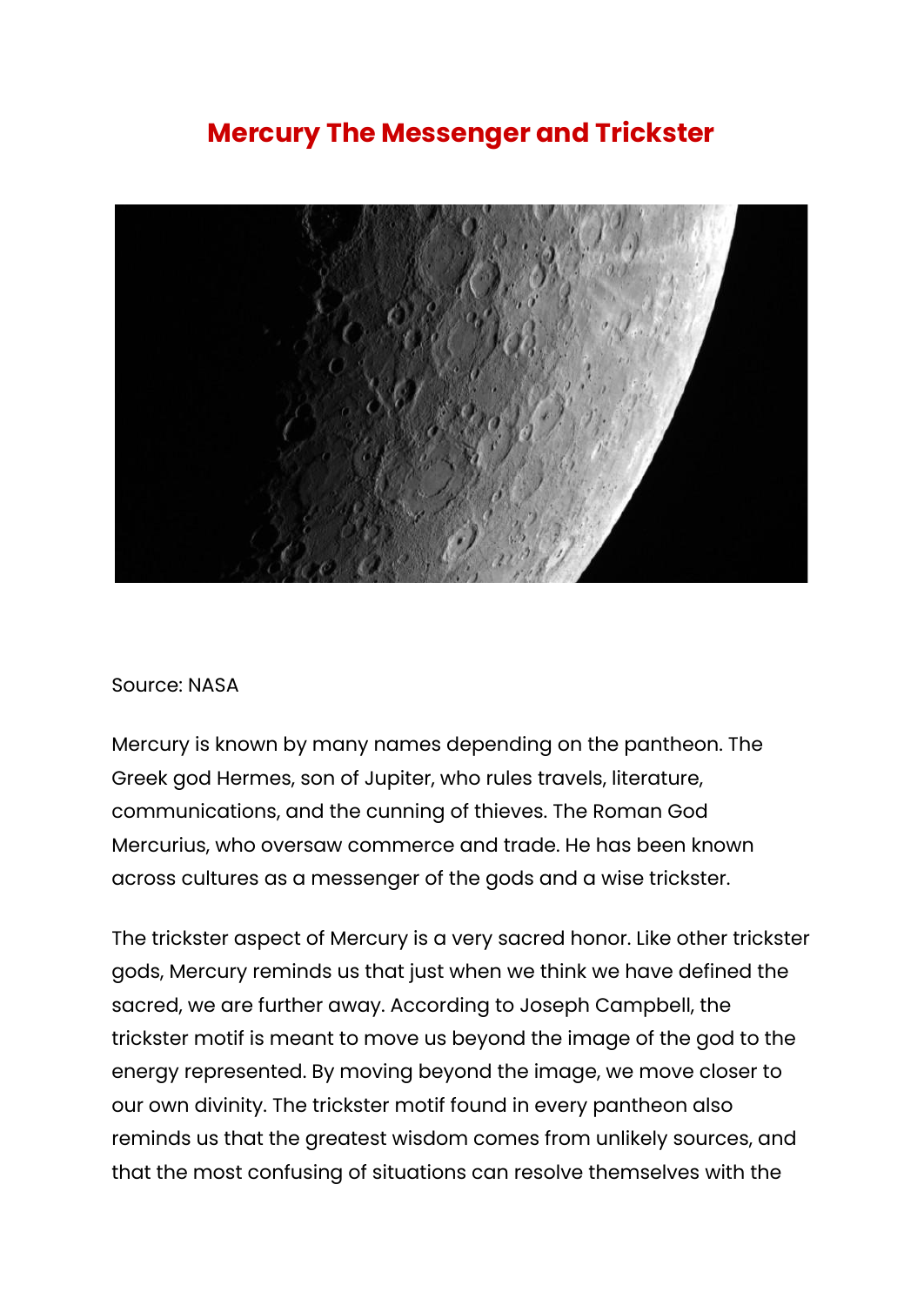benefit of growth and healing that we would not replace for anything in the world.

In Astrology Mercury has been an important symbol. Considering that the origins of astrology lie in cultures that thought of what happened on a personal level as intimately connected to what happened on every other level of existence and reality, the fast movement of Mercury took on significance for much of our daily lives. What happens on the Marco reflects the Micro, as all levels of life are intimately connected.

Mercury travels fast, taking only about 180 days to zip around the zodiac, and he is never more than a sign or two from the sun.

Mercury primarily rules communications with others and with our self, as in the way that we think and the sentiments we reinforce within our minds. This is something that takes place constantly and is ever changing. With Mercury zipping around in the sky, this movement can mirror the rapidness with which ideas and stimulus flow in and around us.

In a person's astrology chart, Mercury's sign and placement can indicate the way the native processes information and their intellectual orientation to the world.

Mercury also rules machines with moving parts, like computers, watches, and cars. Commerce and trade, as in shopping, fall under his domain. Sometimes sibling relationships are also signified through Mercury's placement.

Now, we cannot speak of Mercury without discussing Mercury's notorious, or perhaps infamous, retrograde phases. It is when he is retrograde that we notice him most!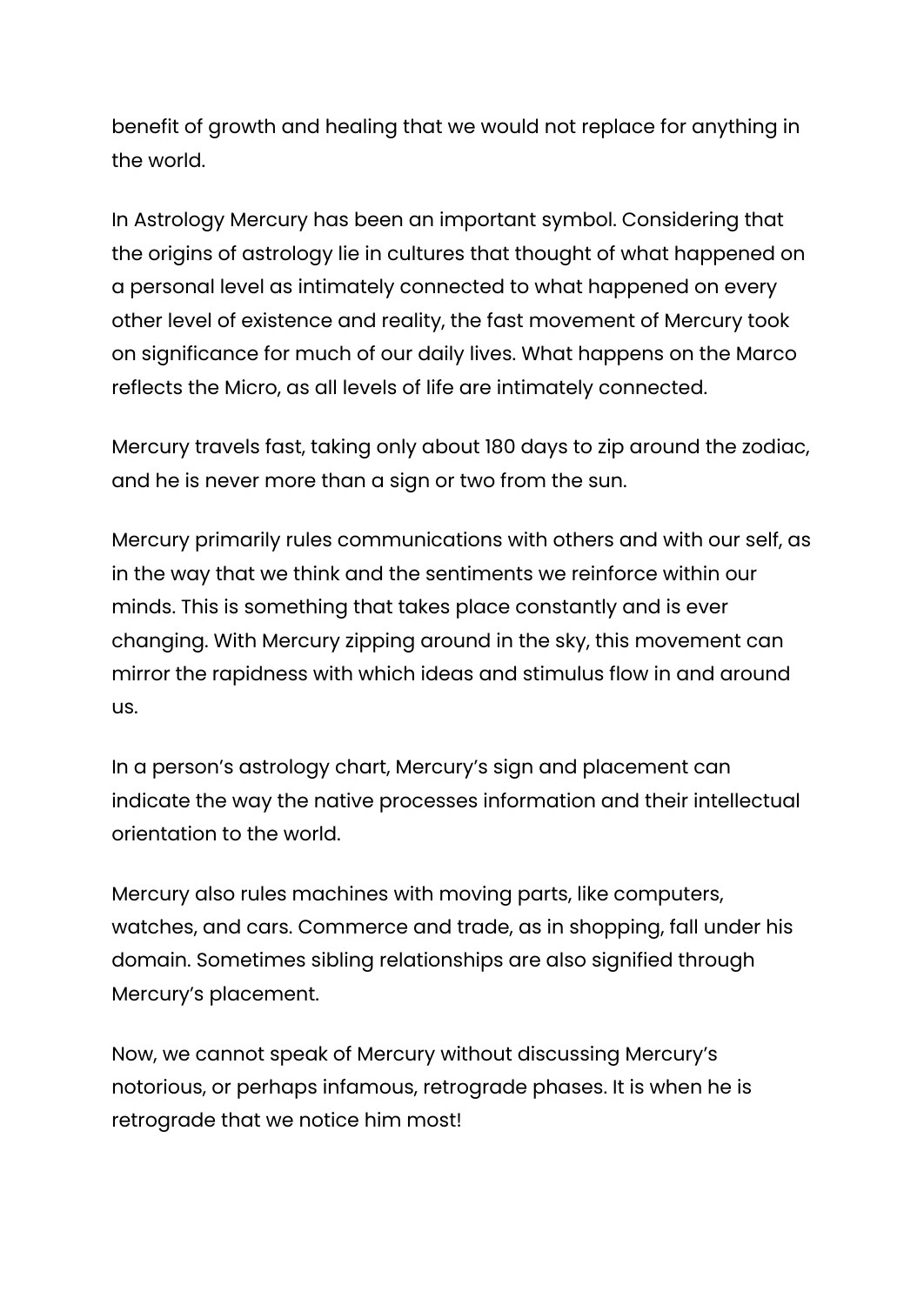Some people fear Mercury retrograde- but there is nothing to fear! Mercury retrogrades 3-4 times a year, all part of a loving Universe designed to help us gain clarity when it is needed.

As mentioned, Mercury rules communicating with others and us (as in thinking), commerce and contracts. During a retrograde period it is not a good time to start things, but an excellent time to re- anything! Re-evaluate that big purchase, re-negotiate that contract, re-do that paper, re-think that flawless plan. Strive to be objective in the way you communicate with others and yourself, and the way you interpret communication coming your way.

Mercury also rules machines with moving parts, like computers, watches, and cars. This is why Mercury in retrograde is notorious for playing with our computer, Internet connections, time devices, and even time appreciation (as in, misinterpreting the time for important meetings and events). Since travel also falls under his domain, we are advised to be patient and plan for extra time when making a journey.

Additionally, emails and phone messages have a way of going wonky during retrograde cycles. Theorists have debated who creates meaning in the word. When you read something, keep in mind that you as the reader are creating meaning of what you are reading. Listen to phone messages more carefully, considering you do not have the "visual and non-verbal" cues factor to consider.

When He travels in retrograde motion from one sign to the other, he tends to link his lessons from one area of life to another.

Whenever we are approaching a retrograde phase, it is important to watch events in the weeks leading up to the actual retrograde cycle. When Mercury is actually retrograde, those events may be re-visited, and then once Mercury goes direct he will connect with the same points